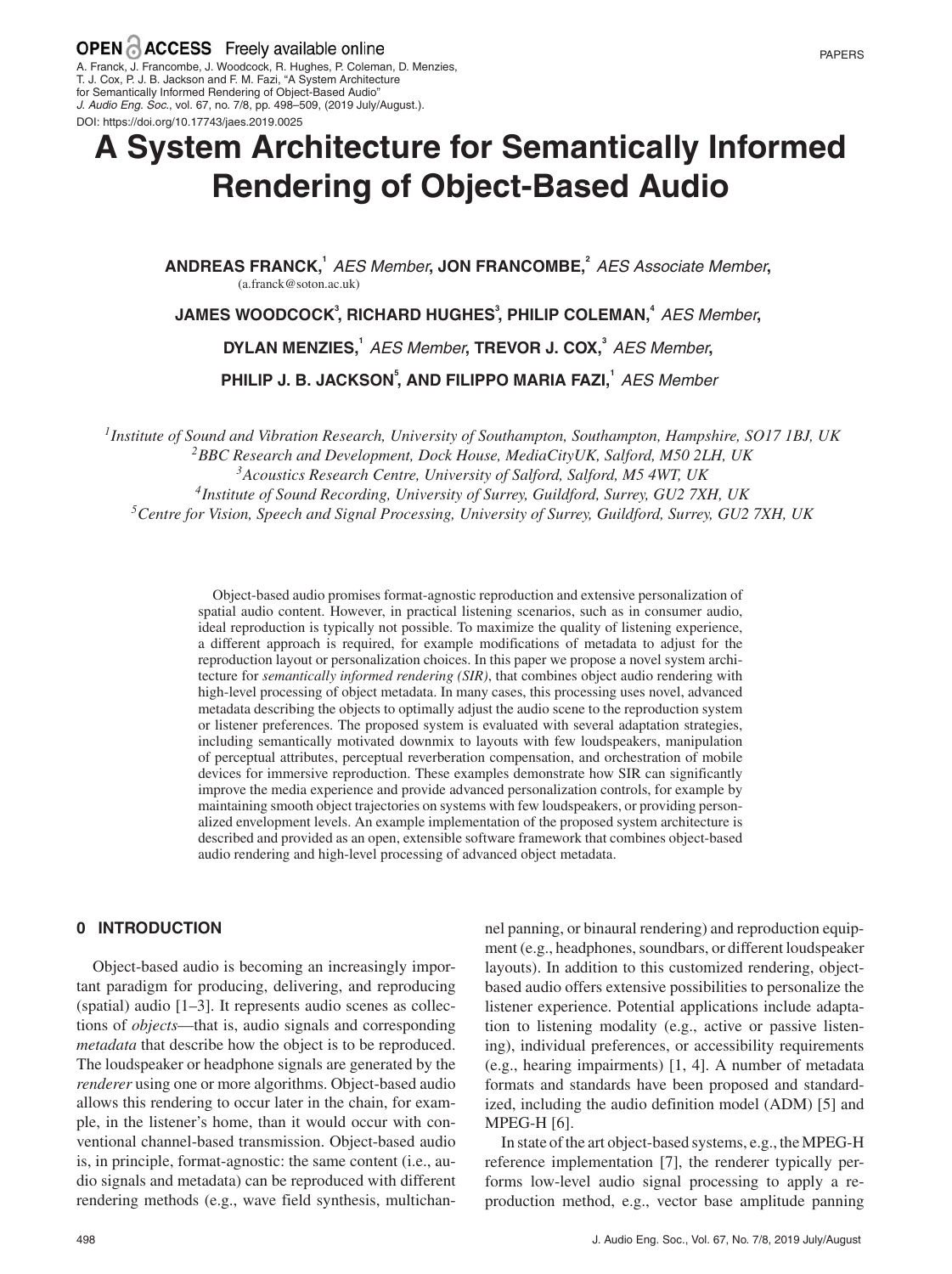(VBAP) [8], making use of low-level core metadata such as the object level and position. This implicitly assumes that the reproduction setup, e.g., the loudspeaker layout and the reproduction room, allow the renderer to create a faithful, ideal rendering of the desired audio scene. In real listening environments, however, such ideal reproduction is often not feasible, for instance due to the number of loudspeakers, their quality, or their distribution. In such cases it would be preferable to aim at an achievable reproduction that maximizes the quality of listening experience and takes the listener's customization choices as well as the producer's intention into account. For instance, while a stereo system might not permit reproducing an object at a rear-left position, the system can ensure that it is rendered to the left because of its role in the narrative or its relation to visual objects.

This paper proposes a conceptual structure—referred to as *system architecture* in the following—for rendering object-based audio scenes. We term this architecture *semantically informed rendering (SIR)*.

As its main distinction, SIR combines conventional object audio rendering with modifications to the scene based on advanced metadata describing other aspects of the audio scene reproduction, e.g., the reproduction room, the listener including personalization choices, or perceptual characteristics of audio objects. It is based on the intelligent metadata adaptation framework introduced in [9] and extends it to a complete rendering system.

Compared to the core metadata typically used in objectbased audio, this extended metadata is often more highlevel, descriptive, and qualitative. For example, objects might be described by categories such as *"dialogue"* or *"background,"* allowing different metadata- or signal-level operations to be performed depending on the object category. Similarly, the quality of a loudspeaker might be rated on a scale from *"low"* to *"high."* In the proposed system, the processing of metadata is distinctly different from the low-level audio processing in conventional rendering. Metadata transformations may be derived from psychoacoustics, subjective listening experiments, or expert knowledge. For example, rules for automatic repositioning of sound objects were derived from re-mixing experiments with sound engineers [10] (see Sec. 2.1). In addition, metadata transformations can be driven by metered attributes of the sound scene, including perceptual attributes estimated by predictive models. Where such meters are driven by predictive models of perceptual attributes, they are referred to as *perceptual meters* [9].

While aspects of the metadata adaptation process have been introduced in [9], the present paper provides a comprehensive system-level view of object-based reproduction systems that enable semantically informed rendering (SIR). The main contributions are:

- *Proposing a system architecture for SIR;*
- *Definition of a metadata representation*, extending the schema proposed in [3];
- *Introduction of a processing framework for metadata adaptations*, generalizing the software introduced in

[9] to foster the composition of structured, complex adaptation schemes;

- *Integration of perceptual metering* into the system architecture;
- *Description of an exemplary extensible open-source implementation* to illustrate the concepts of the system architecture, but also to enable experimentation and research into the SIR approach;
- *Discussion of the system architecture's capabilities* through a series of application examples drawn from our previous work [10–13].

The remainder of this paper is structured as follows. Sec. 1 describes the proposed system architecture, its components, their requirements, and interrelations. Throughout this section, the example implementation is used to elucidate these concepts. Applications of SIR are presented in Sec. 2, outlining their realization in the proposed architecture and the potential of semantically informed metadata adaptation. The main findings and directions for future research and development are discussed in Sec. 3.

# **1 SEMANTICALLY INFORMED RENDERER ARCHITECTURE**

This section describes an architecture for semantically informed rendering (SIR) of object-based audio. It introduces the key components, their requirements, and interrelations. To demonstrate this architecture we present an example implementation based on the open-source VISR (Versatile Interactive Scene Renderer) framework [14].

The overall structure of the architecture is shown in Fig. 1. *Metadata and its representation* (described in Sec. 1.1) are central aspects of object-based audio and includes all forms of data (except the audio itself) that controls how audio signals are rendered. The *Metadata adaptation engine* (Sec. 1.2) is the most distinguishing part of the SIR framework. It combines metadata from all sources including perceptual metering parameters obtained within the audio renderer—to send adapted metadata to the audio renderer. The *Object audio renderer*, described in Sec. 1.3 uses object metadata to transform a set of audio signals into channel signals for the target reproduction system, e.g., a loudspeaker setup, a soundbar, or headphones.

# **1.1 Metadata Representation**

This section describes the metadata used in the SIR framework.

# **1.1.1 Metadata Model**

As explained above, the use of metadata to control the reproduction of audio scenes is a main distinguishing feature of object-based audio. In this paper we use the term "metadata" to denote all descriptive data that affect the rendering, as in, for example, [2, 3, 9]. This definition is also sensible from the renderer architecture viewpoint because all these data are processed in a uniform way.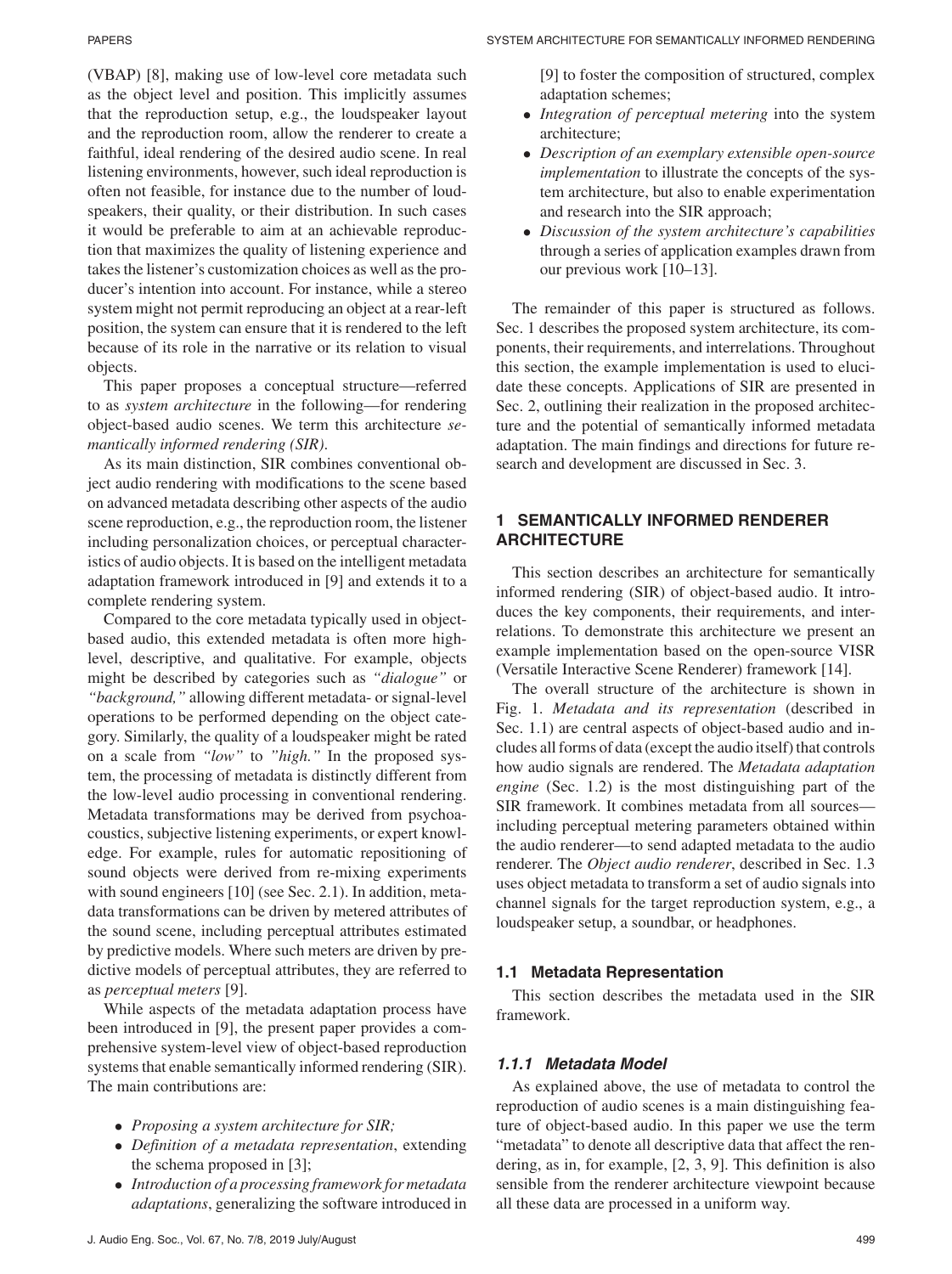

Fig. 1 Integrated semantically informed rendering (SIR) system.

Metadata for object-based audio rendering can be classified with respect to different criteria. First, parts of the metadata can be static, i.e., constant for the duration of an audio scene, or dynamic, i.e., time-varying. Examples of static data are object categories or reproduction system capabilities, while data such as object positions, narrative importance levels, or personalization choices often change dynamically.

Second, metadata can vary with respect to its level of abstraction. On the one hand, most metadata provided in current standards (i.e., ADM or MPEG-H) represent objective quantities, such as positions or sound levels, that can be directly interpreted by an object audio renderer. Here we refer to such data as *core metadata*. On the other hand, SIR makes extensive use of more abstract, often semantic, metadata not directly related to rendering parameters; for instance object categories, loudspeaker quality tags, or target values of perceptual attributes, e.g., envelopment (Sec. 2.2). These are referred to as *advanced metadata* in this paper and are often more qualitative in nature. Since they are not directly interpretable by the renderer, they are used to create and transform core metadata that can be understood by rendering algorithms. This paper focuses on the infrastructure to represent, apply, and process advanced and core metadata.

Finally, metadata can be classified by its origin:

- *Content metadata* is part of an object based scene, e.g., an ADM file or MPEG-H stream. It may describe both individual objects and scene-level properties.
- *Reproduction system metadata* describing the loudspeaker setup, the rendering system, and the reproduction room. This can include physical parameters such as loudspeaker positions, but also more qualitative data like transducer quality ratings. Parametric data about the reproduction room, such as reverberation time estimates, wall positions, and material properties can be obtained, e.g., from computer vision methods [15].
- *Listener metadata* related to the user, including listener position and listening mode as well as user-

controllable inputs such as commentary language, dialogue/background balance, or the desired envelopment.

• *Metering data* generated from audio signals within the renderer, potentially including meters derived from predictive models of perceptual attributes such as intelligibility or envelopment estimates. Typically such information must be combined and processed with other metadata to affect the audio rendering.

These different classifications show that the metadata representation for SIR must be able to represent a diverse set of information from different sources.

# **1.1.2 Metadata Representation**

Metadata are used both in the semantically informed adaptation and the audio rendering part and also forms the interface between these subsystems. Thus its representation must be suited for both parts. For the audio rendering part, only the core metadata are used, which typically correspond to a fixed data structure (for each object type) in the renderer implementation. Thus, a type-safe and efficient translation from the metadata representation into these data structures is the key requirement for this part.

For the metadata adaptation subsystem, the effective handling of both core and advanced metadata is of primary importance. This is because advanced metadata are significantly more diverse in content and structure than the core metadata. The adaptation process also requires frequent accesses and changes to that data. Therefore the representation must provide usable and convenient ways to add and manipulate complex data structures. As the manipulation of advanced metadata is typically performed at a higher level of abstraction than the audio rendering part, the data manipulation needs to support this high level of abstraction, too.

# **1.1.3 Example Implementation**

The proposed example implementation of the SIR framework uses a metadata representation based on the JSON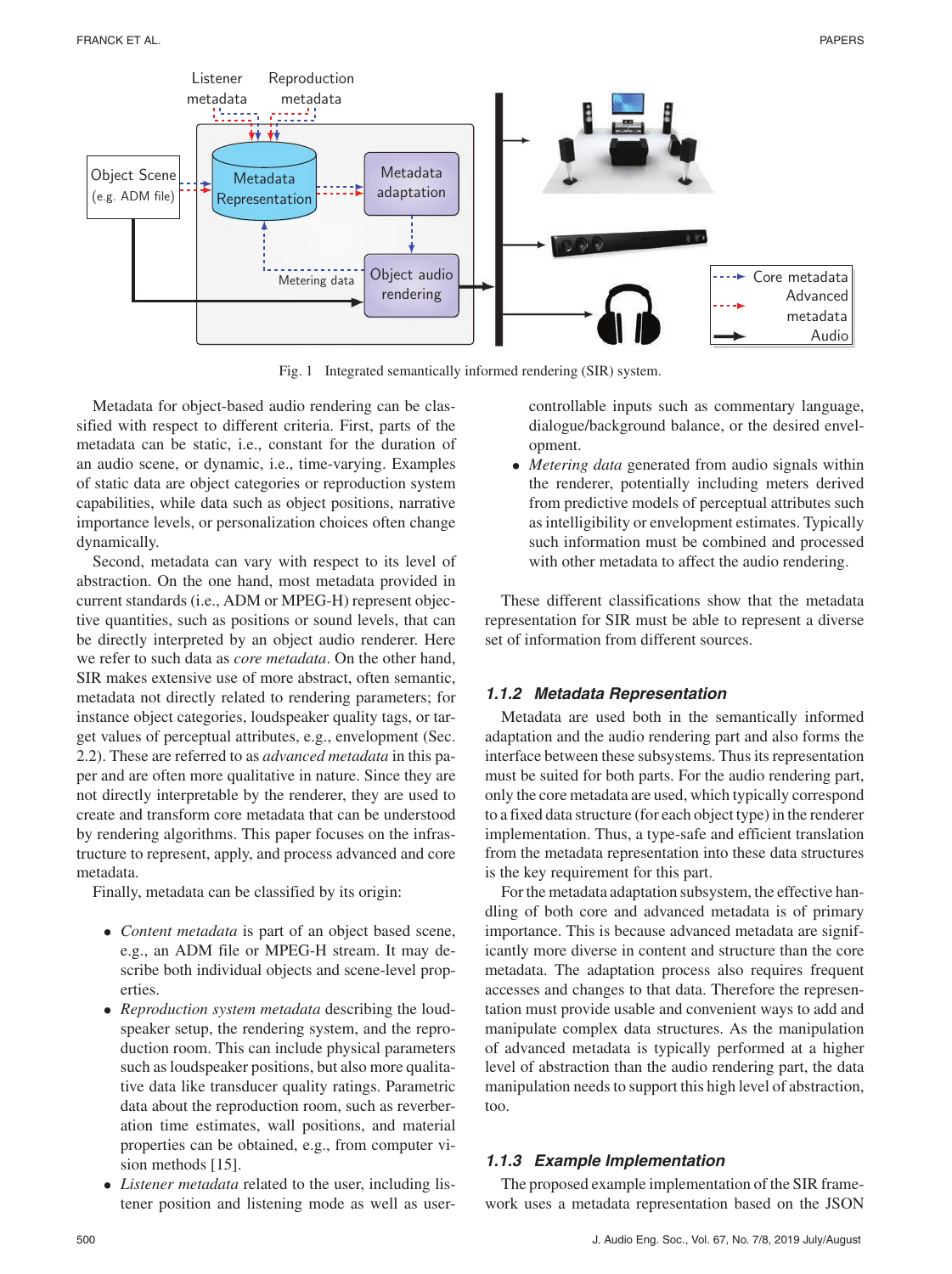

Fig. 2 Object type hierarchy used in the example implementation, extended from [3].

(JavaScript Object Notation) [16] data interchange format as described in [3]. For example,

```
\{"sceneattr1": <val>,...,
"objects": [ \{ <\text{obj1}> \}, \ldots, \{ <\text{objn>} \} \}
```
is an example of a scene description. The JSON format is text-based and human-readable and describes different aspects of the scene. Here, it contains both scene-level data (e.g., the "sceneattr1" attribute) and object metadata in the "objects" array. The string

```
{"type":"point", "id":5, "chan-
 nels":"2", "priority":"0", "level":
 "0.3", "position": {"x": "3.0",
 "y":"-0.5", "z": 0.25"}, "object-
 Category": "dialogue"}
```
is an example of an object description. Core object metadata, such as "position," can be freely combined with advanced data, e.g., the "objectCategory" attribute. The JSON representation can be conveniently used both in the audio renderer and in the metadata adaptation subsystem.

Compared to existing metadata standards (such as ADM or MPEG-H), the proposed object format introduces two interrelated features. First, while the established implementations typically provide a single object type with multiple options, the proposed format provides a hierarchy of object types that enables each part of the scene to be represented by a matching type. A subset of this type hierarchy is shown in Fig. 2. The benefits of this approach are a more expressive syntax and a set of object parameters tailored to each type. Second, while ADM and MPEG-H support different audio representations (channel beds, "direct speaker," and higher-order ambisonics (HOA) audio) in addition to objects, the proposed description handles these representations as different object types. While this change might seem purely technical, uniform handling offers tangible advantages when combined with semantically informed metadata adaptation. For instance, it is possible to have adaptation rules to conditionally convert point sources into "direct speaker" objects, or to matrix a set of audio objects into a channel bed.

#### **1.2 Metadata Adaptation Engine**

The purpose of the metadata adaptation engine is to combine and transform all forms of metadata, including semantic information, into a set of core metadata that can be interpreted by the object audio renderer. Such metadata adaptation has specific requirements, which necessitate a separate implementation from the audio rendering subsystem. First, the level of abstraction is significantly higher. While audio rendering mainly comprises low-level signal processing operations, the metadata adaptation stages focus on transformations of object- and scene-level attributes. This requires the use of higher-level programming languages as well as access and manipulation mechanisms for metadata attributes. For example, the audio rendering typically operates with a set of fixed, static parameters; however the data at the adaptation stage are significantly more volatile, requiring language support for dynamic data types that permit the dynamic addition and manipulation of new metadata fields. Second, metadata adaptation for a complete SIR renderer often requires a number of separate adaptations covering different aspects of the reproduction. For this reason, an adaptation engine must be: (i) extensible, i.e., support the addition of new adaptation steps; and (ii) allow for the composition of multiple adaptation steps into more complex schemes.

Third, the engine should allow adaptation rules to be reused in new contexts. This also implies that the system is configurable. Finally, it needs to support the incorporation of metadata from multiple sources—such as user interactivity controls or perceptual metering data—in real-time.

#### **1.2.1 Example Implementation: The Metadapter**

In the proposed example implementation, the metadata adaptation is performed within a software package termed *Metadapter*, introduced in [9]. It is implemented in Python, resulting in readable, concise code for metadata adaptation rules. In particular, it allows direct manipulation of the metadata representation (Sec. 1.1) because its JSON data format can be directly transformed to and from dynamic Python data structures (using the data type dict). This makes metadata manipulation, including the dynamic addition and removal of data, easy and expressive. Control metadata can be sent to the Metadapter using Open Sound Control (OSC) messages, enabling rapid prototyping of user interfaces using tools such as MaxMSP or TouchOSC.

The structure of the Metadapter software package is shown in Fig. 3. The main parts are an extensible library of *processors*, a *processing graph* defined from a *processing configuration*, and the *adaptation engine*. *Processors* are Python classes that implement a specific metadata adaptation task. They provide a process() method that receives the scene metadata representation and optionally other user or reproduction system metadata, and manipulates them.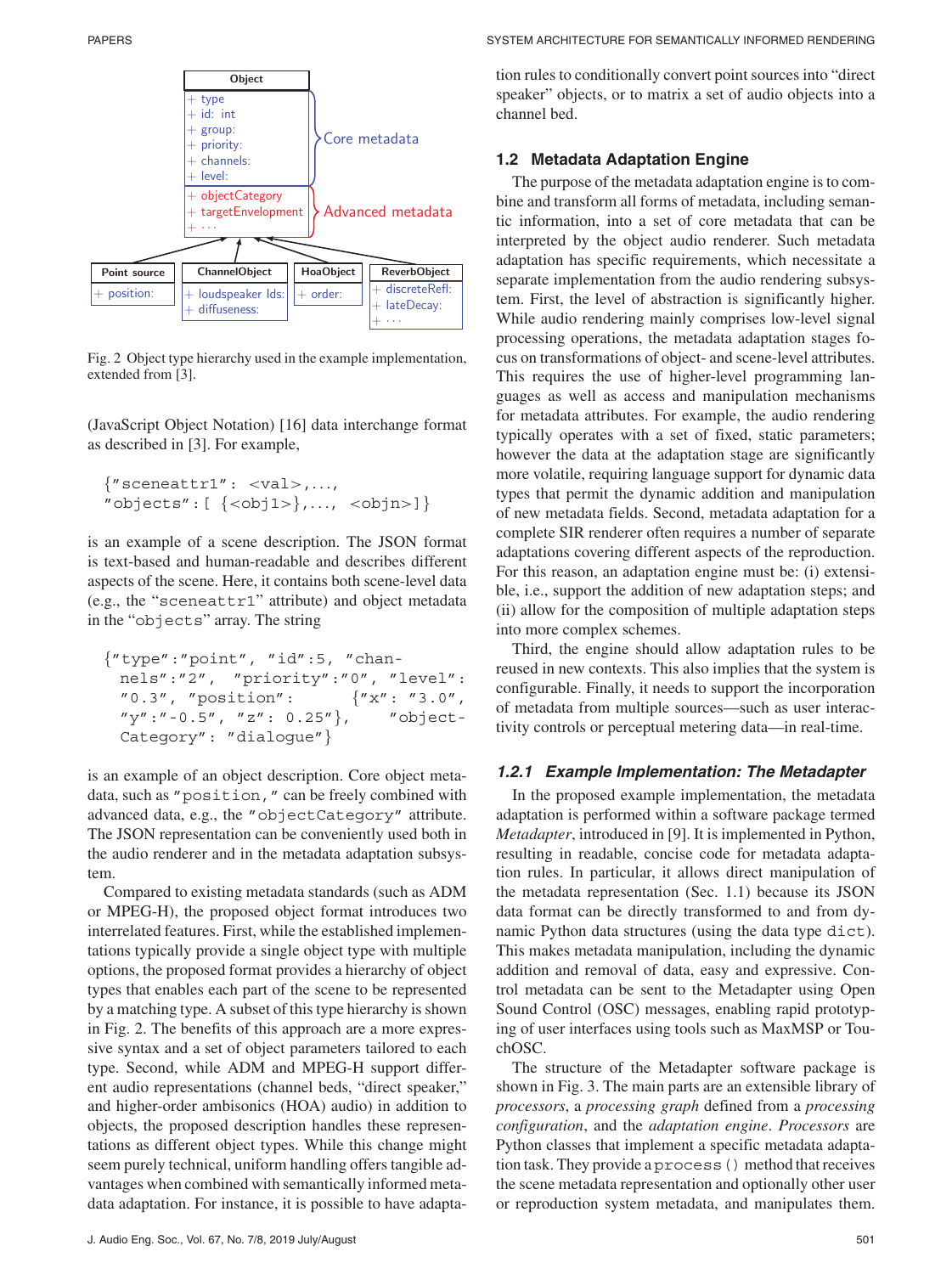

Fig. 3 Metadapter system diagram.

Most processors can be configured, allowing for effective code reuse. For more complex adaptations, processors are arranged into a *processing graph*. Its structure, together with the configuration of the contained processors, is defined by the *processing configuration*. While processors are often arranged sequentially, this graph also allows for more complex control structures, as exemplified in Fig. 3. This is enabled by a set of different processor types:

- **Sequence processors** implement the sequential processing as described above;
- **Sources** create new metadata;
- **Sinks** remove metadata elements, possibly sending them to external receivers;
- **Conditionals** (branches) select subsets of the metadata and apply different processing to them;
- **Merge** processors combine different metadata elements.

These constructs can be used to separate different aspects; for instance, selecting a subset of objects and applying a change to these objects. This enables more generic processors and improves code reuse.

The *adaptation engine* executes a processor graph, receiving metadata from multiple sources and sending the resulting core metadata on to the object audio renderer. In summary, the Metadapter enables the composition of complex metadata adaptation workflows from reusable, configurable processing elements implemented in an expressive, high-level programming language.

## **1.3 Audio Object Rendering**

The SIR concept introduces a number of additional requirements compared to conventional object-based rendering. On the one hand, as SIR often involves multiple rendering choices for an object type, the renderer must provide means to provide multiple reproduction methods, allow for the addition of new algorithms, and enable dynamic routing to these processing facilities. On the other hand, it must allow for easy integration with the other components of the SIR architecture, e.g., to package them into manageable rendering systems.

Object audio rendering typically comprises signal operations on multichannel signals and operates under realtime constraints. Due to this lower abstraction level and the higher efficiency requirements, compared to metadata adapation, these operations are typically implemented in statically typed, compiled languages as C or C++.

## **1.3.1 Example Implementation: The VISR Framework**

The object audio renderer of the example implementation is implemented using the VISR framework [14], an open-source software framework for audio rendering. While application-independent, its features—especially its multichannel audio architecture and its support for complex parameter communication—make it suitable for objectbased rendering [3].

Fig. 4 shows an exemplary object audio renderer configuration in the VISR framework. The parts of the renderer are implemented as components, which use interconnected ports to exchange audio and parameter data. Thus, multiple reproduction methods can be implemented and added flexibly. When used as a real-time application, different forms of metadata describing the scene, listener position, and the reproduction setup, are received, decoded, and routed within the renderer. To this end the VISR software provides a library for parsing and serializing the metadata representation described in Sec. 1.1.3 as C++ or Python data types. Different rendering methods—such as VBAP, direct objectto-loudspeaker rendering, or object-based reverberation are implemented within the object renderer. It is noted that some reproduction methods share audio processing resources, such as gain matrices for the direct and decorrelated sound. The choice of the rendering method and the routing of audio signals are controlled by metadata. Additional audio adjustments such as level changes or equalization (EQ) can be applied both to object signals and the output channel signals. These adjustments are controlled by scene and reproduction system metadata, respectively. Perceptual meters perform signal processing on audio signals to estimate perceptual attributes of the rendered scene and output them as metadata. While in the configuration of Fig. 4 these attributes are derived from the output channel signals, perceptual meters could also access other audio or parameter streams within the object renderer. In summary, a modular, component-based rendering framework is an advantageous choice for an SIR system because it is easy to combine different rendering methods and to route the complex metadata streams.

The component-based structure of the VISR framework enables an optional integration of the metadata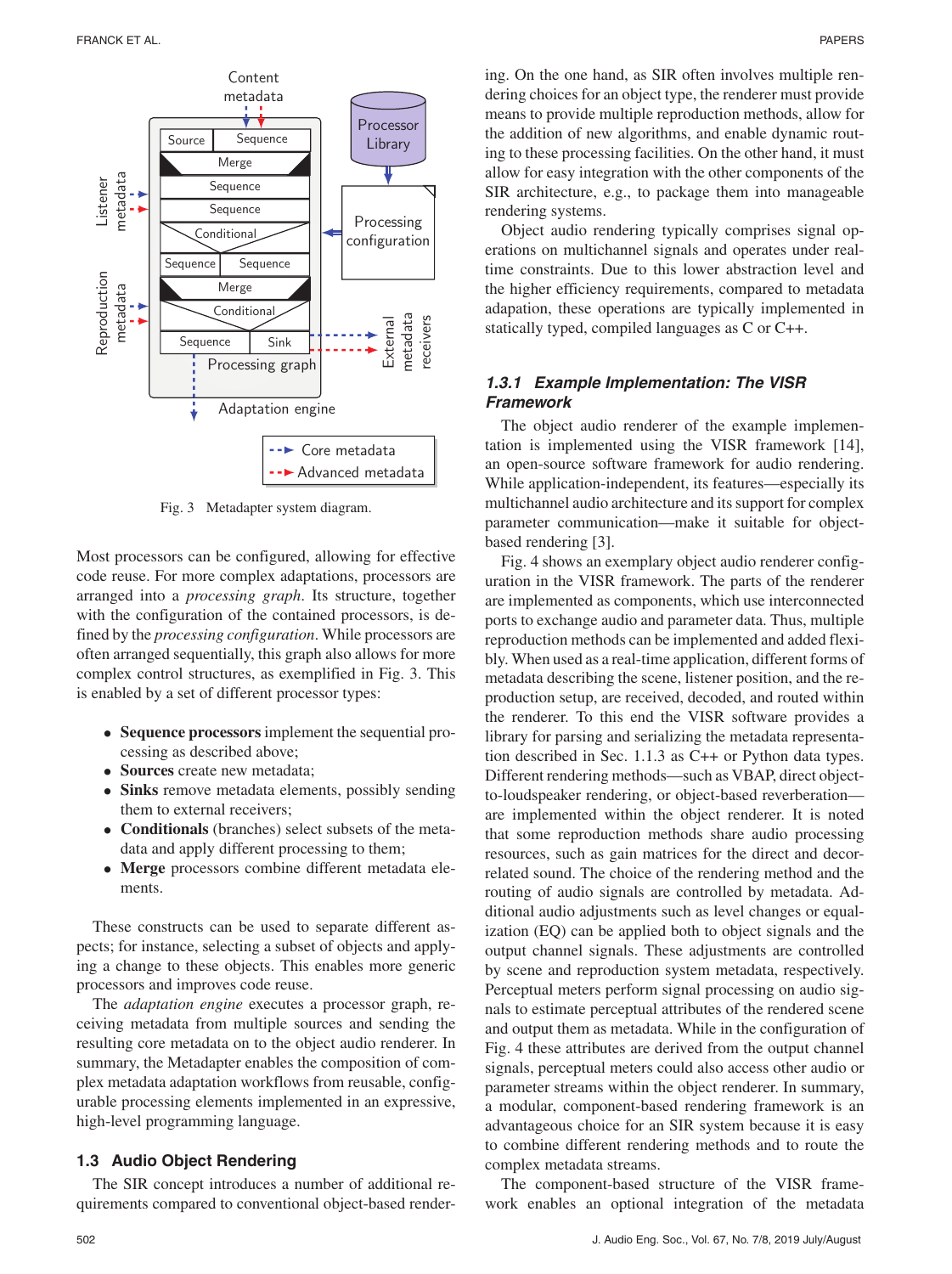

Fig. 4 Object audio renderer configuration based on the VISR framework.

adaptation into the object rendering system. In this case, the Metadapter is implemented as a component within the framework and can be configured to run different metadata adaptation schemes. While functionally equivalent to the system architecture described here, this integrated version shows how the SIR approach could evolve into selfcontained end-user reproduction devices.

#### **1.4 Summary**

The system architecture proposed in this section enables flexible semantically informed rendering of object-based audio content. Built upon an extensive metadata representation consisting of core and advanced metadata, the rendering task is subdivided into a metadata adaptation stage and a lower-level object audio rendering stage. An example implementation is introduced to further exemplify this system architecture, its components, and their interrelations.

## **2 APPLICATION EXAMPLES**

This section describes several use cases for semantically informed rendering (SIR), their implementation in the proposed architecture, and the benefits of this approach over conventional object-based rendering.

#### **2.1 Intelligent Downmixing**

One use case for the SIR approach is metadata based downmixing of immersive object-based 3D content to 2D systems. Downmixing based on metadata adaptation is particularly useful for systems where VBAP rendering is not possible without introducing virtual loudspeakers into the configuration, such as two-channel stereo. A benefit to this approach over traditional matrix downmixing methods is that it allows downmixing rules to be specified for different categories of audio objects—it has recently been shown that mix engineers apply different processes to different categories of audio objects when downmixing object-based audio to different systems [10].

To determine a set of metadata based downmixing rules, an experiment was conducted in which a group of experienced mix engineers adjusted the azimuth and level of objects in two- and five-channel renderings of content originally mixed for a 3D system. The task of the mix engineers was to produce downmixes for the two- and five-channel systems that preserved the producer intent of the original 3D reference version. Based on the outcomes of this experiment, metadata adaptation rules were derived to replicate what a professional mix engineer would do to different categories of objects when downmixing 3D content to fiveand two-channel systems. Full details of this experiment are provided in [9].

The resulting metadata adaptation processor uses semantic metadata describing the category of the audio object (based on the perpetual categories detailed in [17]) and metadata describing the maximum and minimum azimuth of the target loudspeaker layout. Based on this information, the adaptation rules operate on the core metadata fields *position* and *level*.

The remapping of object positions is performed on all objects that are not continuous background sound or nondiegetic music. The remapping is performed by mirroring the object's position about the *y*-axis then applying a linear interpolation to remap the operating range of the loudspeaker layout (i.e., for two-channel stereo this is  $\pm 30^\circ$ ). Level adjustments to each object are made based on the semantic category of the objects (see [9] for further details).

Fig. 5 shows the intended and predicted position (from the velocity vector) of a single object rendered to a twochannel layout with speakers at  $\pm 30^\circ$  using standard VBAP and the SIR rules described in this section. As there is no valid VBAP solution for two-channel stereo outside the loudspeaker span, a virtual loudspeaker was included in the configuration at  $-180^\circ$ . The energy of the virtual loudspeaker can be handled in two ways—it can be either discarded [18] or re-routed in equal proportion to the front speakers [6]. For standard VBAP, when energy in the virtual speaker is discarded the object loses any movement outside of the stereo field and jumps abruptly between speakers when the object passes behind the listener. Re-routing the energy from the virtual speaker avoids this abrupt jump, but the object still has a tendency to cling to the left or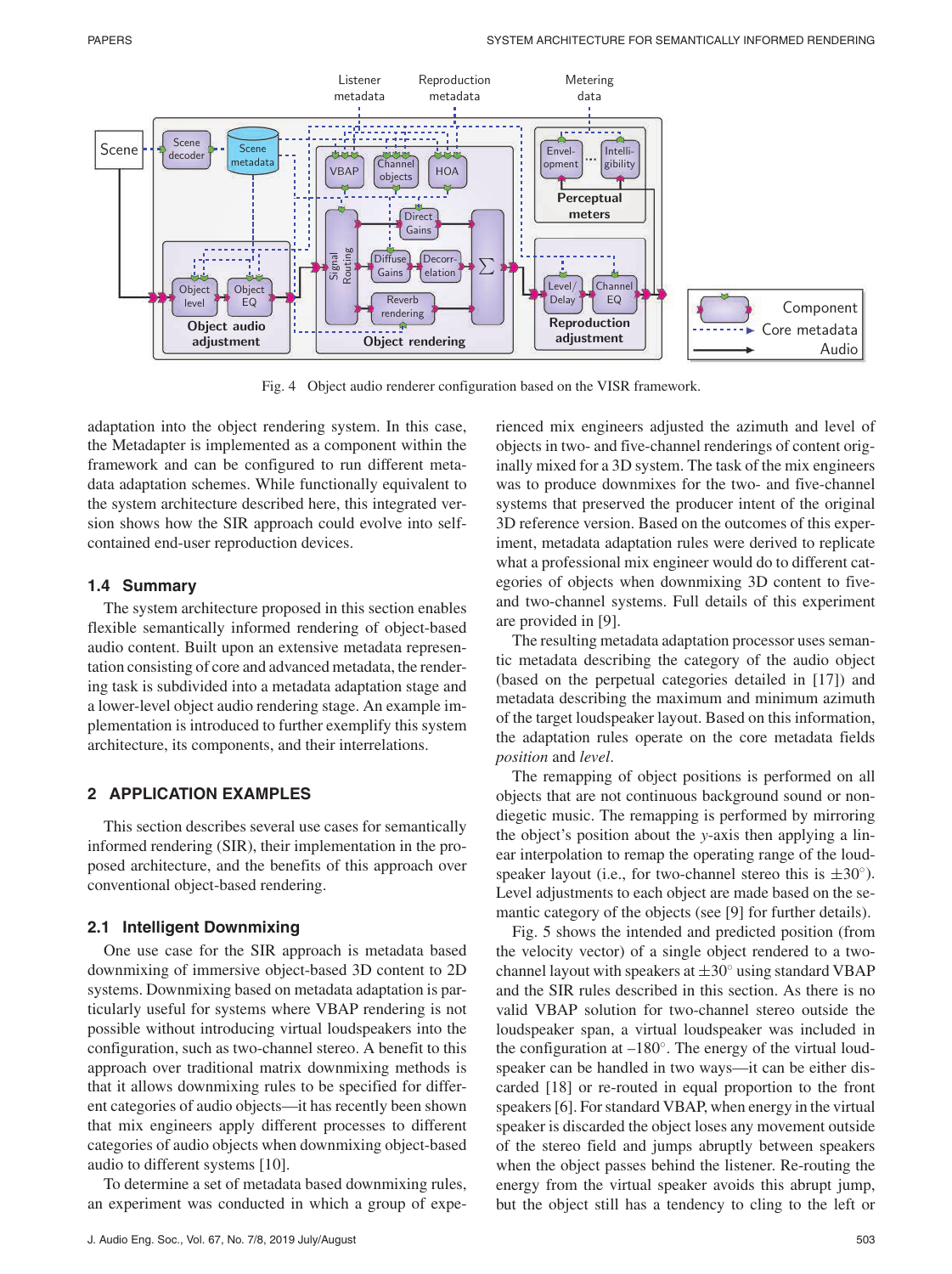

Fig. 5 Comparison of proposed intelligent downmixing rules to a standard VBAP rendering (reproduced from [9]).

right speakers. By remapping the metadata to the working area of the speaker configuration according to the metadata adaptation rules, the object maintains a smooth trajectory that is closer to the original creative intent.

The use case presented in this section illustrates how the SIR framework could be used to integrate expert knowledge into metadata based downmixing. Perceptual validation is needed to understand the effect of the system on overall quality of listening experience compared to standard downmixing methods. The system could be used in a similar way to implement other common mixing processing such as EQ and reverberation.

#### **2.2 Perceptual Attribute Manipulation**

In the previous section, it was shown that semantically informed rendering of object-based audio can be used to optimize downmixing to different loudspeaker layouts, maximizing high-level perceptual attributes such as quality of listener experience and producer intent. It is also possible to adapt the rendering of object-based audio to manipulate other perceptual attributes. Envelopment has previously been shown to be a particularly important perceptual attribute [19]. Francombe et al. [11] performed an experiment to determine the relationship between parameters that can be varied in the VISR renderer (levels, positions, and equalization of certain categories of objects) and the perceived envelopment of the resultant reproduction. These relationships were coded as a ruleset in a Metadapter processor that manipulates the envelopment.

#### **2.2.1 Envelopment Personalization**

One such manipulation is the personalization of envelopment, i.e., letting a user set the level of envelopment as desired. To facilitate this control, advanced metadata describing the categories of the audio objects (as in Sec. 2.1) were added on top of the core metadata and stored within the scene. The metadata processor received a control value (user envelopment level, from 0 to 100), and adjusted the level, position, and equalization of each object in a manner determined by their object categories (see [11] for more detail). An implementation of George et al.'s model [20], which predicts perceived envelopment from a set of loudspeaker feeds, was used to show that the envelopment per-



Fig. 6 Envelopment predictions for object-based mixes with personalized envelopment levels (reproduced from [11]). The *r* values give Pearson's correlation coefficient and are all significant at  $p < 0.01$ .

sonalization control produced monotonically varying envelopment in a validation stimulus set (see Fig. 6).

### **2.2.2 Envelopment Optimization**

To enable optimization, perceptual parameters could be determined (e.g., by making measurements with perceptual meters) and added to metadata at the production stage. The same parameters could be calculated at the reproduction stage and compared with the target values in metadata to assess the performance of the system with regard to those attributes. To demonstrate this workflow, a scenelevel *target envelopment* field was added to the metadata. A real-time implementation of George et al.'s model [20] was configured to periodically send predictions to a Metadapter processor, which also reads the target envelopment value. The target and predicted values were compared, and the envelopment ruleset was used to modify the reproduction in an attempt to match the two.

#### **2.3 Media Device Orchestration**

In the previous sections it was shown how, in the context of the system architecture, use of advanced metadata allows the adaptation of perceptual attributes to improve the listening experience. The same system can equally be used to enable less conventional forms of spatial audio reproduction.

As explained in the introduction, most spatial audio methods pose significant challenges in creating immersive experiences in practical domestic listening environments. This is due to the quality, limited number, and restricted positioning of loudspeakers, as well as the optimal listening experience being limited to a narrow "sweet spot." As an alternative, the use of an ad hoc array of portable devices to deliver or augment a media experience—termed media device orchestration (MDO)—has recently been proposed [12]. MDO utilizes sound-producing devices that are likely to be present in domestic environments (such as mobile phones, laptops, tablets, etc.) alongside conventional reproduction systems (such as stereo or five-channel surround sound).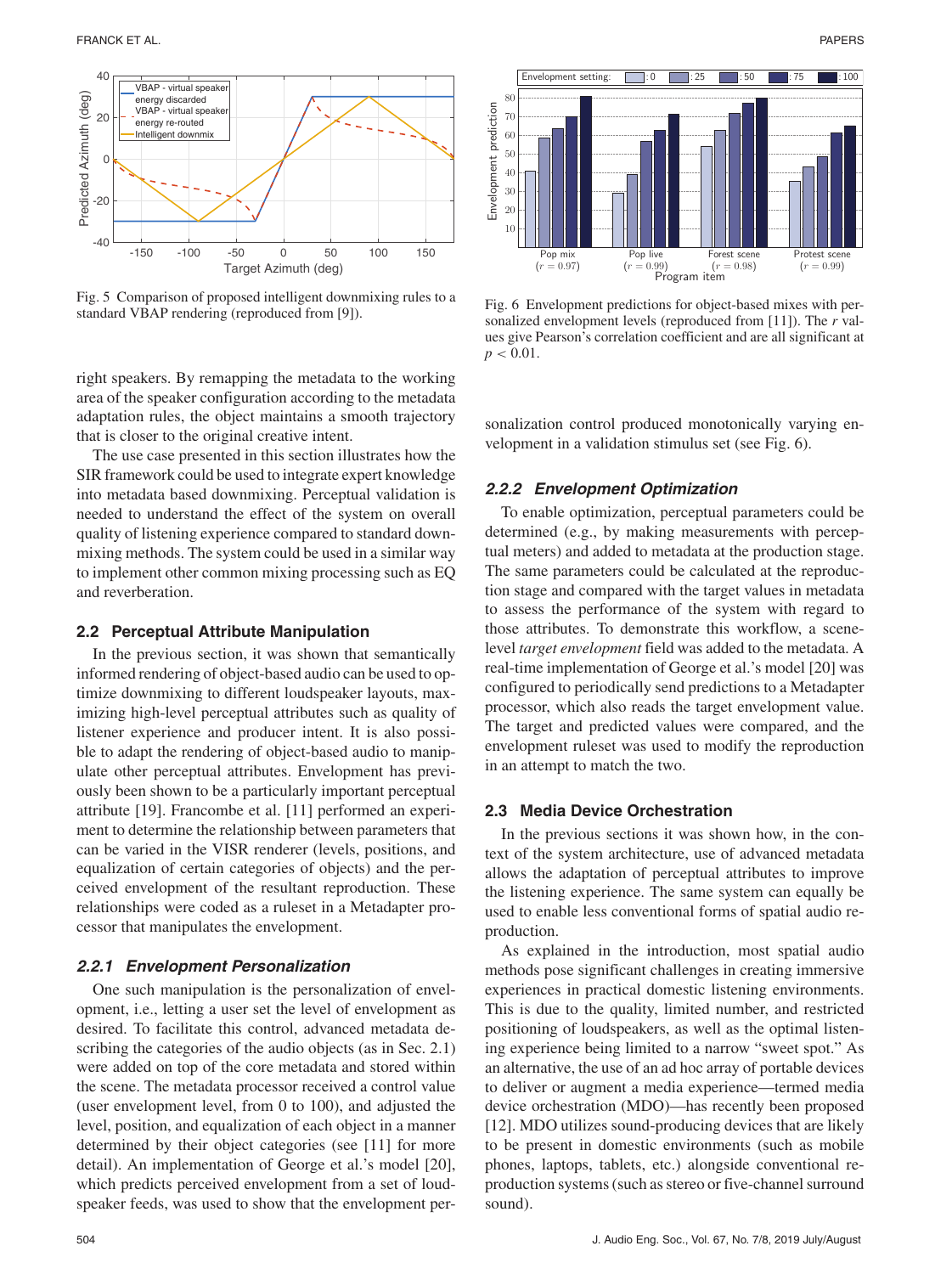Francombe et al. [12] described an implementation using metadata adaptation and the VISR framework to allow rendering to an MDO system. In addition to the core object metadata, the framework allowed advanced metadata describing aspects such as target loudspeaker quality and object category (e.g., narrator, ambience, etc.) to be specified. For the loudspeakers, conventional metadata were supplemented with metadata indicating for example whether a loudspeaker is considered part of the main array or as an extra loudspeaker, as well as metadata describing aspects such as loudspeaker quality and function. A Metadapter processor allowed routing of objects to auxiliary devices based on position, quality, and function; the priority of the metadata fields used was adjustable, e.g., the system could be set to prioritize finding a loudspeaker of the appropriate quality.

Qualitative evaluation has shown an advanced metadata MDO system augmenting a traditional stereo setup to result in an overall positive listening experience, particularly for drama [12]. Thematic analysis identified three main categories relating to perceptual, technical, and content dependent aspects of the reproduction, with positive attributes relating to a sense of immersion and negative aspects largely technical in nature (e.g., quality of loudspeaker). Quantitative listening tests compared the quality of listening experience of MDO to conventional one-, two-, and five-channel systems, both on and off sweet spot [21]. In the sweet spot listening position MDO was shown to be comparable with two- and five-channel systems, while off sweet spot MDO was rated statistically significantly higher than all other systems, suggesting that MDO can reduce the dependence on the sweet spot. Both studies highlighted how the proposed system architecture with semantically informed metadata adaptation rules allowed more flexible rendering strategies for more optimal reproduction over less conventional setups.

#### **2.4 Perceptual Room Compensation**

Conventional channel-based room equalization can be used to reduce the overall room coloration. However coloration may vary significantly between the early and late parts and it is difficult to equalize for both parts separately, and harder still to achieve this over an extended area and without introducing strong artifacts elsewhere.

Synthetic reverberation is often used in audio production. This enables an alternative room compensation strategy, in which the components of each reverberation are modified at the point of reproduction [13]. An object-based representation of the production is then required, containing the dry source signals and separate descriptions of each reverberation used. This provides more freedom than channel-based equalization because each reverberant description can be modified separately, and in any possible way. To implement the process within the overall framework, the reverberation is described by metadata, which is processed by a room compensation processor, incorporating metadata about the local reproduction room.



match the energies of the early and late parts of the *room-inroom* response produced if the target response were played into the reproduction room. This is performed in bands that are narrow enough both in terms of auditory perception and the smoothness of the response spectral envelopes. The RSAO metadata is naturally suited for this process. The stochastic nature of reverberance is exploited to make the processor calculation fast [13]. A paper that expands and evaluates this method is in preparation.

Fig. 7 illustrates the equalizer performance using an example case. *playback-room / target* shows the ratio of *clarities* for the object-based equalized reproduction and the target, where clarity denotes the ratio of early to late energy. The ideal ratio is 1 and is nearly achieved across much of the frequency range, but drops where the reproduction room clarity is less than the target, indicated where values of *room / target* are <1. The variation around the ideal value is because the responses are samples from a random population. More detailed, and more costly, processing can



Fig. 7 Comparing the early-to-late energy ratio, or clarity, of the target against various reproductions, in 1/3 octave bands. Both target and room response are measured. *playback-room* represents the response produced by playing the processed target response into the reproduction room. Simple channel playback methods do not improve on the unmodified target played into the room.

Impulse responses are useful for representing reverberation, although they do not capture non-stationary effects that are found naturally and in some synthetic reverberators. While an impulse is relatively compact compared with an audio stream, it is also useful to represent reverberant impulse responses parametrically, as this allows the representation to focus on the most subjectively significant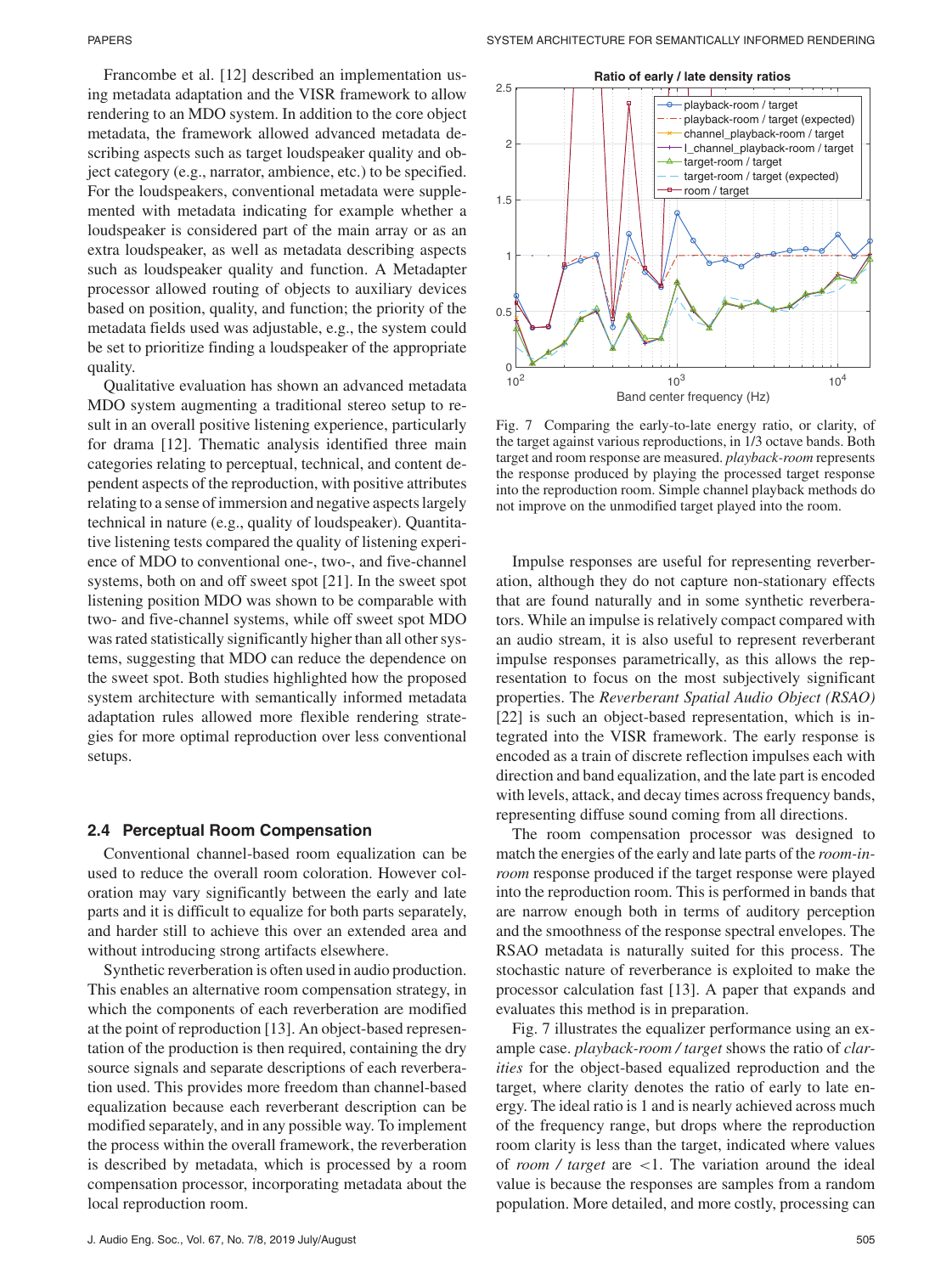eliminate this variation at a given point. By contrast the clarity of the channel-based and unequalized reproductions is relatively low across the spectrum, in particular at low frequencies, resulting in muddiness and reduced overall clarity.

In summary, a very efficient room equalization process has been described that leverages object-based encoding to give superior performance to conventional equalizers. The proposed system architecture provides a natural framework to house the process and integrate it within the reproduction system as a whole.

# **3 CONCLUSION**

This paper proposes a novel system architecture for semantically informed rendering (SIR) of object-based audio, which applies extensive adaptations to metadata to improve the quality of listening experience. It proposes a separation into a metadata adaptation subsystem and an object audio rendering subsystem, describes their interrelations, and outlines the requirements for creating extensible rendering systems. This includes a discussion of the different levels of abstraction used in the two subsystems, and consequently the programming interfaces and languages that are used for each part. It also highlights the role of the metadata representation that conveys all information that affects the rendering.

Several application examples show how semantically informed metadata application schemes can be implemented in this system architecture and highlight the benefits of the SIR approach. In particular, they demonstrate how highlevel metadata transformations can improve the quality of listening experience, often by incorporating expert knowledge, that would be difficult to achieve through conventional object-based audio rendering.

This conceptual change of the system architecture opens up many opportunities for object-based reproduction and personalization. First, it enables the incorporation of many developments in other fields of audio research—for example audio and scene analysis, sensing of the listeners' physiological responses, or personalization for hearing-impaired listeners—without significantly increasing the audio object renderer's complexity. Second, by separating the high-level metadata processing from the core audio rendering, it appears feasible to make significant parts of the SIR approach less dependent on the actual reproduction method. In this way, many of the envisioned metadata processing techniques can potentially be used with different reproduction techniques, e.g., loudspeaker rendering, sound bars, or over headphones. Finally, the ability to compose multiple metadata adaptation processes into larger schemes addressing different aspects of the reproduction enables the creation of complex, feature-rich systems. However, comprehensive subjective evaluation is required to show the viability and benefits of these potential future uses of semantically informed rendering (SIR).

The description of the proposed architecture is augmented by an open-source software framework that is wellsuited for prototyping and creating semantically informed rendering systems. This software is provided to the research and creative communities to foster experimentation and research in this area. This includes the creation of end-toend systems, e.g., [3], to explore, for instance, the use of metadata generated from audio-visual techniques. It also offers a perspective on how semantically informed metadata adaptation features could be incorporated in integrated reproduction systems, and, ultimately, in consumer devices that improve the quality of listening experience through object-based audio.

# **3.1 Future Work**

Further investigation (including more perceptual testing) is needed to understand the effect of the described adaptation strategies on the perceived quality of experience. It would be of particular interest to combine multiple adaptation strategies and assess the effect. Such strategies might have complex interactions—for example, the same change might affect different perceptual attributes in different ways—and would therefore need to be carefully managed. Research and standardization effort must be undertaken to define data encodings and the technical means to integrate advanced metadata in storage and transmission formats for object-based audio, e.g., ADM containers. Finally, a better understanding of how to implement metadata adaptation strategies for alternative reproduction systems (such as soundbars or binaural headphone reproduction) is needed. This includes the design of metadata adaptation rules to improve format agnosticism.

# **4 ACKNOWLEDGMENT**

This work was supported by the EPSRC Programme Grant S3A: Future Spatial Audio for an Immersive Listener Experience at Home (EP/L000539/1). All software and data is fully available without restriction from the DOI 10.5281/zenodo.3243995.

# **5 REFERENCES**

[1] B. Shirley, R. Oldfield, F. Melchior, and J.-M. Batke, *Media Production, Delivery and Interaction for Platform Independent Systems: Format-Agnostic Media*, chap. "Platform Independent Audio," pp. 130–165 (Wiley, 2014).

[2] S. Spors, H. Wierstorf, A. Raake, F. Melchior, M. Frank, and F. Zotter, "Spatial Sound with Loudspeakers and Its Perception: A Review of the Current State," *Proc. IEEE*, vol. 101, no. 9, pp. 1920–1938 (2013 Sep.), doi:10.1109/JPROC.2013.2264784.

[3] P. Coleman, A. Franck, T. de Campos, J. Francombe, et al., "An Audio-Visual System for Object-Based Audio: From Recording to Listening," *IEEE Trans. Multimedia*, vol. 2, no. 8, pp. 1919–1931 (2018 Aug.), doi:10.1109/TMM.2018.2794780.

[4] B. G. Shirley, M. Meadows, F. Malak, J. S. Woodcock, and A. Tidball, "Personalized Object-Based Audio for Hearing Impaired TV Viewers," *J. Audio Eng. Soc.*, vol. 65, pp. 293–303 (2017 Apr.), doi:10.17743/jaes.2017.0005.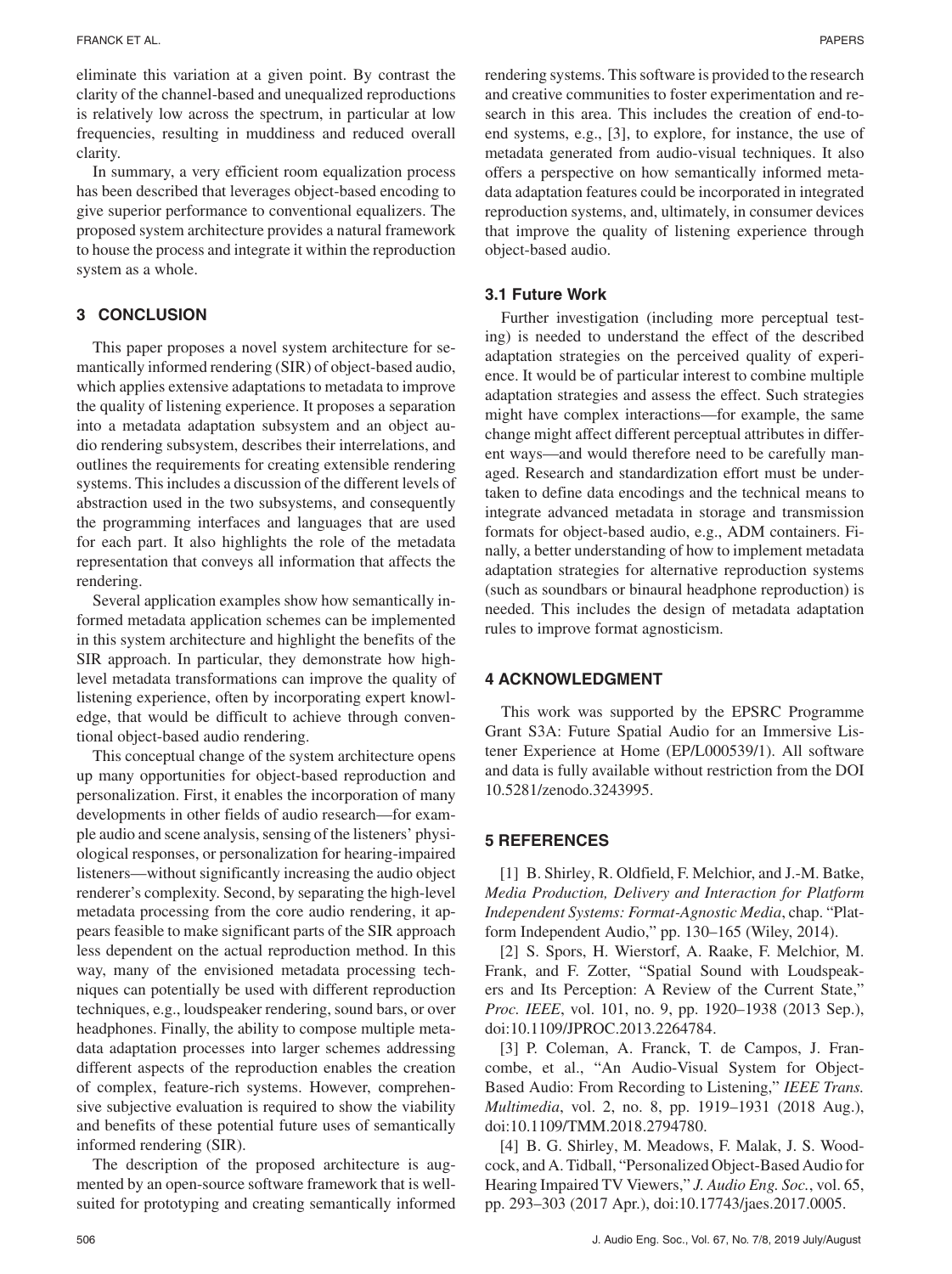[5] ITU, "ITU-R BS.2076-0: Audio Definition Model," *Recommendation*, Geneva, Switzerland (2015), URL https://www.itu.int/rec/R-REC-BS.2076/.

[6] J. Herre, J. Hilpert, A. Kuntz, and J. Plogsties, "MPEG-H 3D Audio—The New Standard for Coding of Immersive Spatial Audio," *IEEE J. Sel. Topics Signal Process.*, vol. 9, no. 5, pp. 770–779 (2015 Aug.), doi:10.1109/JSTSP.2015.2411578.

[7] "ISO/MPEG 23008–3/DIS 3D Audio," International standard, ISO/IEC (2014 Jul.).

[8] V. Pulkki, "Virtual Sound Source Positioning Using Vector Base Amplitude Panning," *J. Audio Eng. Soc.*, vol. 45, pp. 456–466 (1997 Jun.).

[9] J. Woodcock, J. Francombe, A. Franck, P. Coleman, et al., "A Framework for Intelligent Metadata Adaptation in Object-Based Audio," presented at the *AES 2018 International Conference on Spatial Reproduction: Aesthetics and Science* (2018 Aug.), conference paper P11-3.

[10] J. Woodcock, W. J. Davies, F. Melchior, and T. J. Cox, "Elicitation of Expert Knowledge to Inform Object-Based Audio Rendering to Different Systems," *J. Audio Eng. Soc.*, vol. 66, pp. 44–59 (2018 Jan./Feb.), doi:10.17743/jaes.2018.0001.

[11] J. Francombe, T. Brookes, and R. Mason, "Determination and Validation of Mix Parameters for Modifying Envelopment in Object-Based Audio," *J. Audio Eng. Soc.*, vol. 66, pp. 127–145 (2018 Mar.), doi:10.17743/jaes.2018.0011.

[12] J. Francombe, J. Woodcock, R. J. Hughes, et al., "Qualitative Evaluation of Media Device Orchestration for Immersive Spatial Audio Reproduction," *J. Audio Eng. Soc.*, vol. 66, pp. 414–429 (2018 Jun.), doi:10.17743/jaes.2018.0027.

[13] D. Menzies and F. M. Fazi, "A Perceptual Approach to Object-Based Room Correction," presented at the *141st Convention of the Audio Engineering Society* (2016 Sep.), eBrief 295.

[14] A. Franck and F. M. Fazi, "VISR – A Versatile Open Software Framework for Audio Signal Processing,"

presented at the *AES 2018 International Conference on Spatial Reproduction: Aesthetics and Science* (2018 Aug.), conference paper P9-2.

[15] H. Kim, R. J. Hughes, L. Remaggi, et al., "Acoustic Room Modeling Using a Spherical Camera for Reverberant Spatial Audio Objects," presented at the *142nd Convention of the Audio Engineering Society* (2018 May), convention paper 9705.

[16] IETF, "RFC 7159—The JavaScript Object Notation (JSON) Data Interchange Format," RFC (2014), URL https://tools.ietf.org/html/rfc7159.

[17] J. Woodcock, W. Davies, T. Cox, and F. Melchior, "Categorization of Broadcast Audio Objects in Complex Auditory Scenes," *J. Audio Eng. Soc.*, vol. 64, pp. 380–394 (2016 Jun.), doi:10.17743/jaes.2016.0007.

[18] F. Zotter and M. Frank, "All-Round Ambisonic Panning and Decoding," *J. Audio Eng. Soc.*, vol. 60, pp. 807– 820 (2012 Oct.).

[19] J. Francombe, T. Brookes, R. Mason, and J. Woodcock, "Evaluation of Spatial Audio Reproduction Methods (Part 2): Analysis of Listener Preference," *J. Audio Eng. Soc.*, vol. 65, pp. 212–225 (2017 Mar.), doi:10.17743/jaes.2016.0071.

[20] S. George, S. Zielinski, F. Rumsey, et al., "Development and Validation of an Unintrusive Model for Predicting the Sensation of Envelopment Arising from Surround Sound Recordings," *J. Audio Eng. Soc.*, vol. 58, no. 12, pp. 1013–1031 (2011 Dec.).

[21] J. Woodcock, J. Francombe, R. J. Hughes, R. Mason, W. J. Davies, and T. J. Cox, "A Quantitative Evaluation of Media Device Orchestration for Immersive Spatial Audio Reproduction," presented at the *AES 2018 International Conference on Spatial Reproduction: Aesthetics and Science* (2018 Aug.), conference paper P3-3.

[22] P. Coleman, A. Franck, P. J. B. Jackson, R. Hughes, L. Remaggi, and F. Melchior, "Object-Based Reverberation for Spatial Audio," *J. Audio Eng. Soc.*, vol. 65, pp. 66–77 (2017 Jan./Feb.), doi:10.17743/jaes.2016.0059.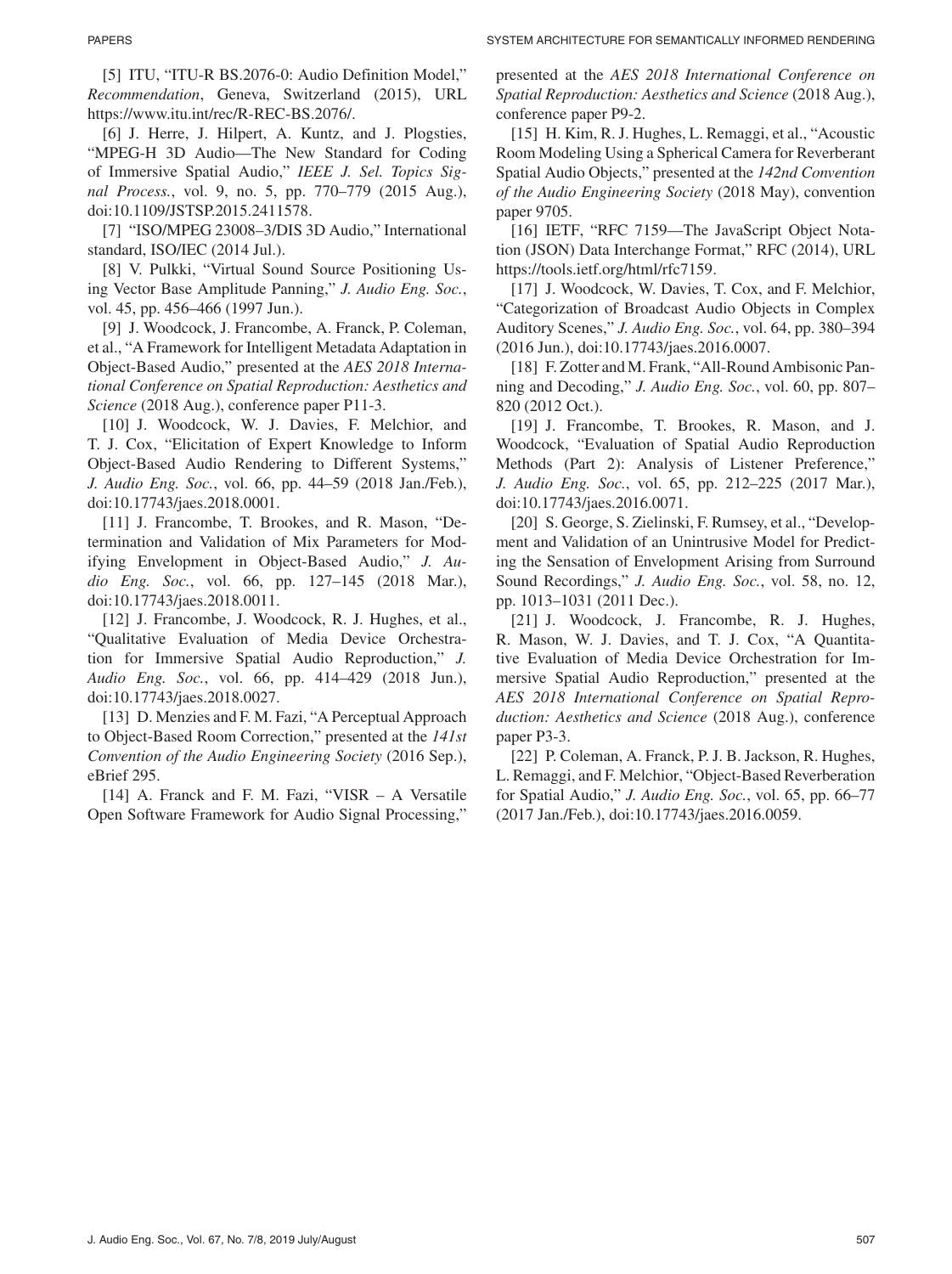



Engineering Society.

audio reproduction.





**THE AUTHOR**











Andreas Franck received the Diploma degree in computer science and the Ph.D. degree in electrical engineering, both from the Ilmenau University of Technology, Germany. Since 2004 he has been with the Fraunhofer Institute for Digital Media Technology IDMT, Ilmenau, Germany. In 2014 he joined the Institute of Sound and Vibration Research, University of Southampton, UK as a postdoctoral research fellow. He is currently working in the EPSRCfunded project S3A: Future spatial audio for an immersive listening experience at home. His research interests include spatial and object-based audio, efficient reproduction algorithms, audio signal processing, and architecture and implementation of audio software. Dr. Franck is a member of IEEE, IEEE Signal Processing Society, and the Audio Richard Hughes received a B.Sc. first-class honours degree in audio technology from the University of Salford, UK, in 2006, before completing a Ph.D. at the same institution in 2011 in the area of architectural acoustics. From 2012 to 2014 he worked as a Research Associate at the University of Manchester, UK. He is currently working in the Acoustics Research Centre at Salford as a Research Fellow as part of the EPSRC-funded project "S3A: Future Spatial Audio for an Immersive Listener Experience at Home." His research interests include among others: room acoustics; acoustic modeling; diffuser design and application; array theory and multichannel systems; binaural and auralization; and the rendering and perception of spatial audio.

> • Philip Coleman is currently a Lecturer in audio at the Institute of Sound Recording, University of Surrey, UK. Previously, he worked in the Centre for Vision, Speech and Signal Processing (University of Surrey) as a Research Fellow on the project S3A: Future spatial audio for an immersive listening experience at home. He received a Ph.D. degree in 2014 on the topic of loudspeaker array processing for personal audio (University of Surrey), as part of the perceptually optimized sound zones (POSZ) project. His research interests are broadly in the domain of engineering and perception of 3D spatial audio, including object-based audio, immersive reverberation, sound field control, loudspeaker and microphone array processing, and enabling new user experiences in spatial audio.

• Dr. Dylan Menzies is a Senior Research Fellow in the Institute of Sound and Vibration, at the University of Southampton. Areas of interest include spatial audio synthesis and reproduction, sound synthesis for virtual environments, and musical synthesis and interfaces. He holds a Ph.D. in electronics from the University of York, an MA in mathematics from Cambridge University, and has worked as a research engineer for several companies including Sony Professional Audio.

search and development team at the BBC. His research focuses on audio perception, quality evaluation using quantitative and qualitative methods, and new methods of spatial

• James Woodcock holds a B.Sc. in audio technology, a M.Sc. by research in product sound quality, and a Ph.D. in the human response to whole body vibration, all from the University of Salford. After receiving his Ph.D. James worked as a research fellow at the University of Salford on the EPSRC funded S3A project investigating topics relating to the perception of complex sound scenes including categorization of audio objects and the evaluation of immersive audio technologies. James currently works as a consultant in the acoustics team at Arup.

•

• Jon Francombe graduated from the University of Surrey in 2010 with a First Class Honours degree in music and sound recording. He returned to Surrey in 2011 to study for a Ph.D. in perceptual audio quality evaluation as part of the Perceptually Optimized Sound Zones (POSZ) project (www.posz.org) and then worked as a research fellow on the S3A: Future Spatial Audio project (www.s3a-spatialaudio.org). Jon currently works as a senior research and development engineer in the audio re-

•